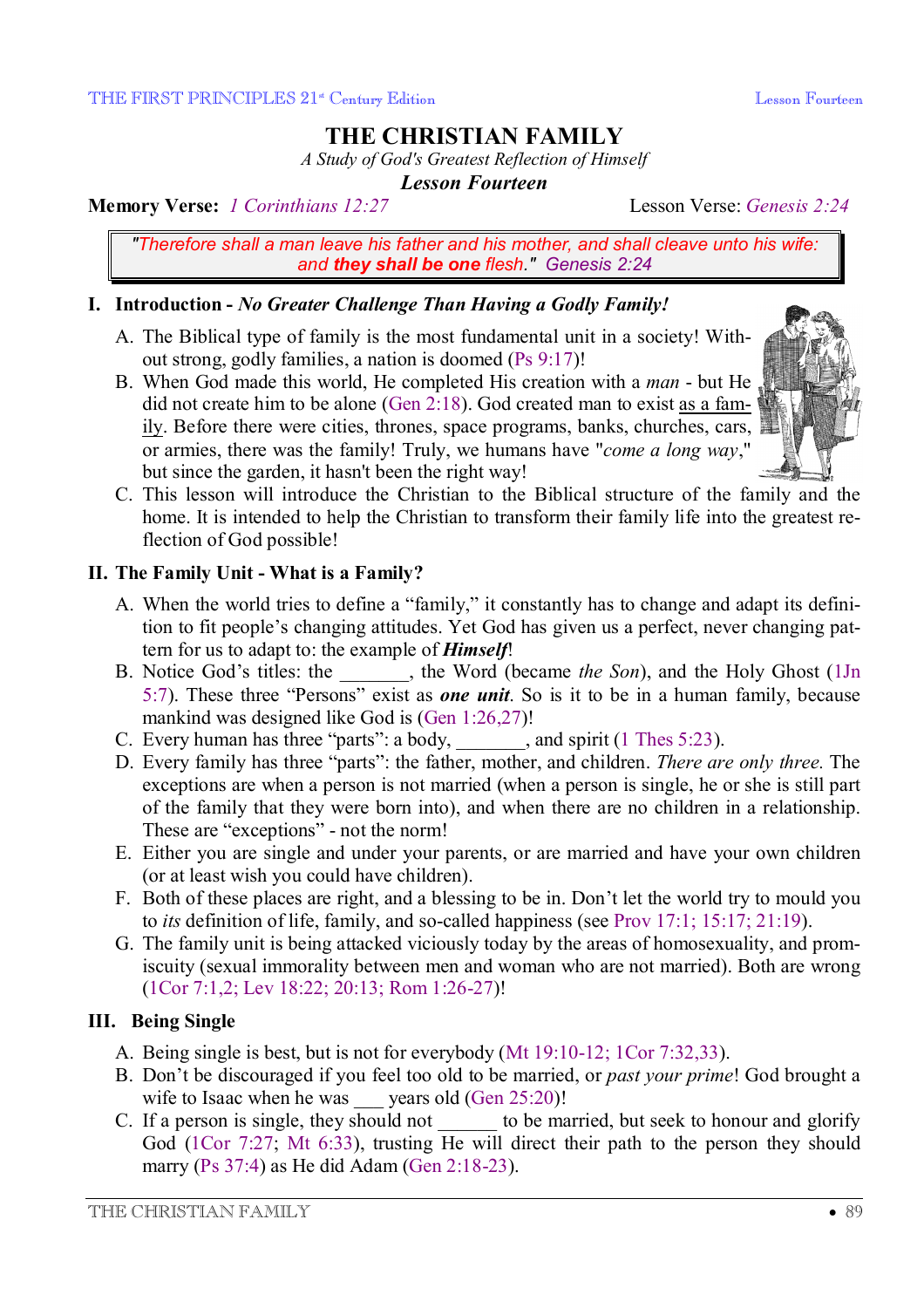#### THE FIRST PRINCIPLES 21<sup>\*</sup> Century Edition **Lesson Fourteen** Lesson Fourteen

D. If you lost your mate, then stop worrying about it, and serve God until He shows you who will take their place. *God will take care of you* (Heb 13:5).

### **IV.Courtship and Marriage**

- A. **God's Purpose in Marriage** *Study these!*
	- 1. **Companionship** (Gen 2:18) Throughout creation, God balanced everything out He created two of everything (to everything, there is a positive, and a negative; a true and a false; a light and a darkness; an up and a down; a male and a female, etc). When He created Adam, He was not finished, but knew Adam needed companionship (ie, someone that he could intimately relate to - who was just like himself). God created someone who would think like Adam, and understand Adam. None of the rest of creation could relate to Adam (Gen 2:19-23).
	- 2. **Completeness** (Gen 2:18) God did not just give Adam a "buddy" or "friend", but a "completer" (ie, someone who matched Adam's needs like a glove does a hand). Eve was not to be another *Adam*, but to be what Adam was NOT, and to "compliment" him, as he complimented her! She was called a \_\_\_\_\_\_\_\_, meeting his needs.
	- 3. **Enjoyment** (Heb 13:4) The marriage relationship is the most enjoyed of all relationships because of the intimacy of companionship and completeness! Marriage is not a duty, but a thrill, and it never gets dull when based upon God's pattern! The key is that the couple must operate within God's limits so that trust is always maintained.
	- 4. **Fruitfulness** (Gen 1:28; 9:1; 1 Pet 3:7). The natural result of intimacy is *fruit*: children, growth, and blessing! This is true in our relationship with our spouse (Gen 4:1), and with Jesus (Philp 3:10)! Marriage produces fruit in each partner, but also in children (Ps 127:3-5).
	- 5. **Protection** The purpose of any godly relationship is for the benefit of the people in the relationship - not their destruction. Adam needed Eve at times, and she supplied that need as she protected his weakness. Eve needed Adam at times, and he was to supply that need as he protected her weakness (Eph 5:25-29; Eccl 4:9-12).
	- 6. **Representation** The Christian marriage relationship is to present a living portrayal of the loving relationship between Jesus Christ and believers (Ephesians 5:31-33).

### B. **How God Sees Marriage**

- 1. **As good.** "*Whoso findeth a wife findeth a \_\_\_\_\_\_\_\_ thing, and obtaineth favour of the Lord.*" (Prov 18:22). Marriage is not outdated, or old-fashioned. It is the greatest relationship, and is honoured by God!
- 2. As pure. In marriage, the bed is  $(Heb 13:4)$  it is wonderful, and a blessing, and just what God designed it to be. It is not to be a place of fear, or of wickedness, but of joy, and blessing (Prov 5:18,19; Song 7:7-12). If it is not honourable, it is not a marriage.
- 3. **As enduring.** "*The Lord, the God of Israel saith that he hateth* \_\_\_\_\_\_\_\_\_\_\_\_\_\_\_\_\_." (Malachi 2:16). Only by seeing how God hates adultery and divorce can we see the seriousness of marriage (Mt 19:3-6)!
- 4. **As meeting each other's needs** (1 Cor 7:3-5; 32-34). The one person who is best able to meet your needs is the one who knows you best! The purpose of marriage is not to "obtain" but to "supply," knowing your own needs will be provided for in the process!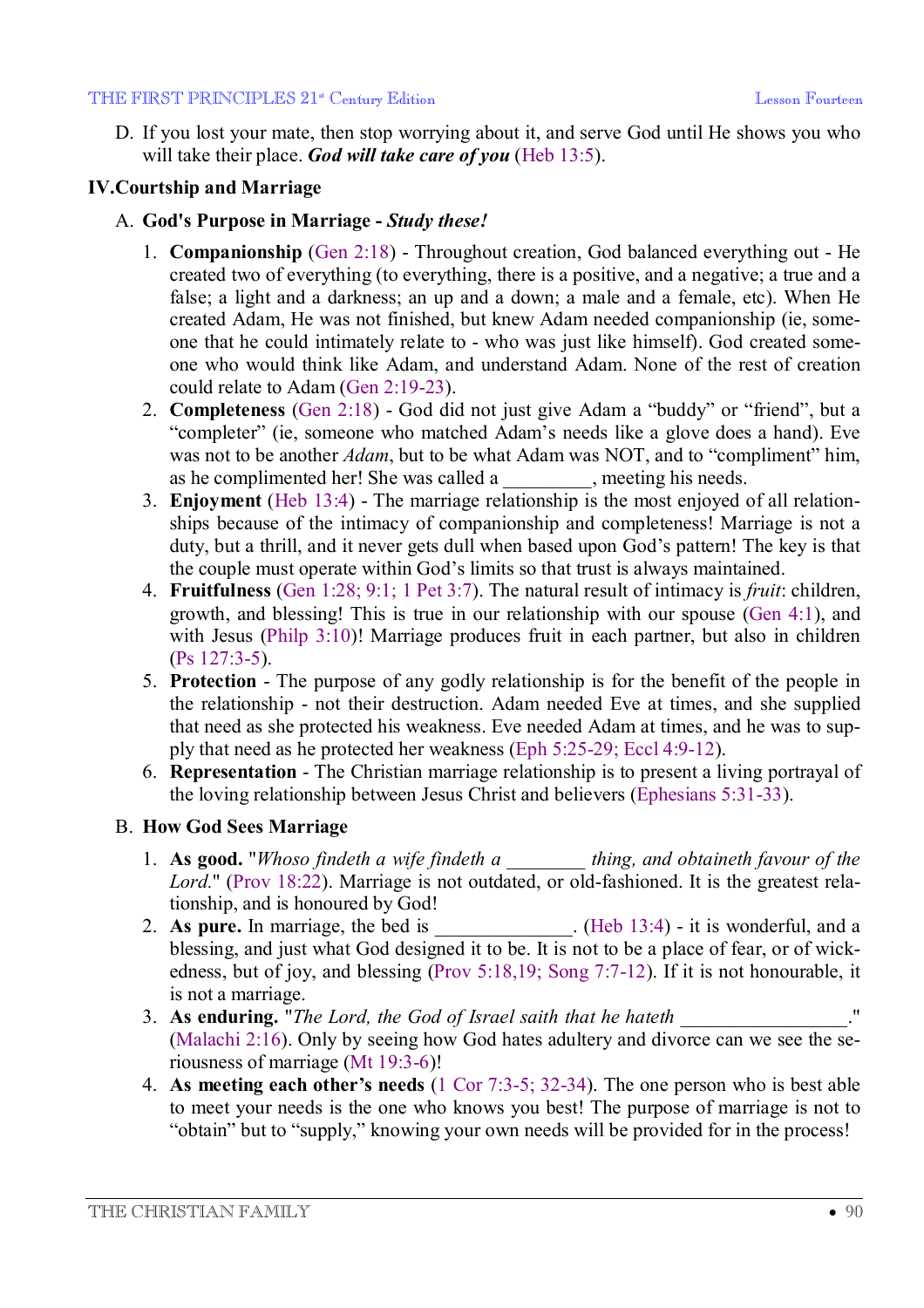#### THE FIRST PRINCIPLES 21<sup>\*</sup> Century Edition **Lesson Fourteen** Lesson Fourteen

- 5. **As built upon friendship, and communication** not on requirements, and expectations. The marriage relationship starts with friendship, and is built upon **trust**. If a person's mate is not their best friend, then the foundation of the marriage is flawed, and can collapse (Song 5:16)
- 6. God sees marriage **as a covenant** (a binding commitment) that makes their relationship the priority human relationship in life (Gen 2:24). Marriage is **not** an experiment! It is a total commitment, and a total sharing of the total person with another until death. This most wonderful of relationships both confines and yet fulfills the human heart!

#### C. **Courtship or Dating (Psalm 34:3) – A Good marriage proposal**

| Dating                                      | Courtship                                         |
|---------------------------------------------|---------------------------------------------------|
| For Fun (not really serious, but wanting to | For a Family.                                     |
| just "look around").                        |                                                   |
| Starts as soon as possible (these days      | Starts only when spiritually ready and serious    |
| around 12 years old or so).                 | about marriage.                                   |
| By your own choice.                         | By the wise advice of parents of godly Chris-     |
|                                             | tians, especially pastor.                         |
| Defined by the world $-$ almost anything    | Defined by the Scripture.                         |
| goes when on a date.                        |                                                   |
| Letting the "flesh" decide what is right or | Letting God's Holy Spirit define what is right    |
| wrong to do on a date.                      | and wrong to do, and obeying Him!                 |
| Lots of trial and error.                    | Following careful steps, leads to few disap-      |
|                                             | pointments.                                       |
| Lots of temptation, and guilt.              | Very little temptation, yet great joy for obeying |
|                                             | God, and finding His will.                        |
| Based on how you feel about the other per-  | Based on how God is directing your life for His   |
| son.                                        | glory.                                            |
| Usually ends in massive heartache and ul-   | Usually ends with a life-long mate.               |
| timate distrust, and divorce.               |                                                   |

1. A Comparison – *read each row, from left to right*:

Understanding and applying the following guidelines will result not only in a marriage pleasing to God, but also one that will be the most rewarding for ourselves. It provides the foundation for winning the world for Christ.

- 2. The Right Focus (Col 3:17; 1Cor 10:31) in marriage, as well as every other area of life, our purpose is to \_\_\_\_\_\_\_\_\_ \_\_\_\_\_\_.
	- a. If something is contrary to the will of God, then we must mortify it  $(Lk 9:23,24)$  reject it as dead!
	- b. If our focus is to bring God the glory, then we must be careful to find the right spouse, His way. And, be willing to wait on God to provide the right spouse.
- 3. The Right People (Gen 2:18)
	- a. God specifically created a \_\_\_\_ for Adam that was suitable for him.
	- b. Two people are not equals (God created Adam and Eve, not Adam and Steve) but rather complements; i.e., each possessed mutually affirming gifts, strengths and in-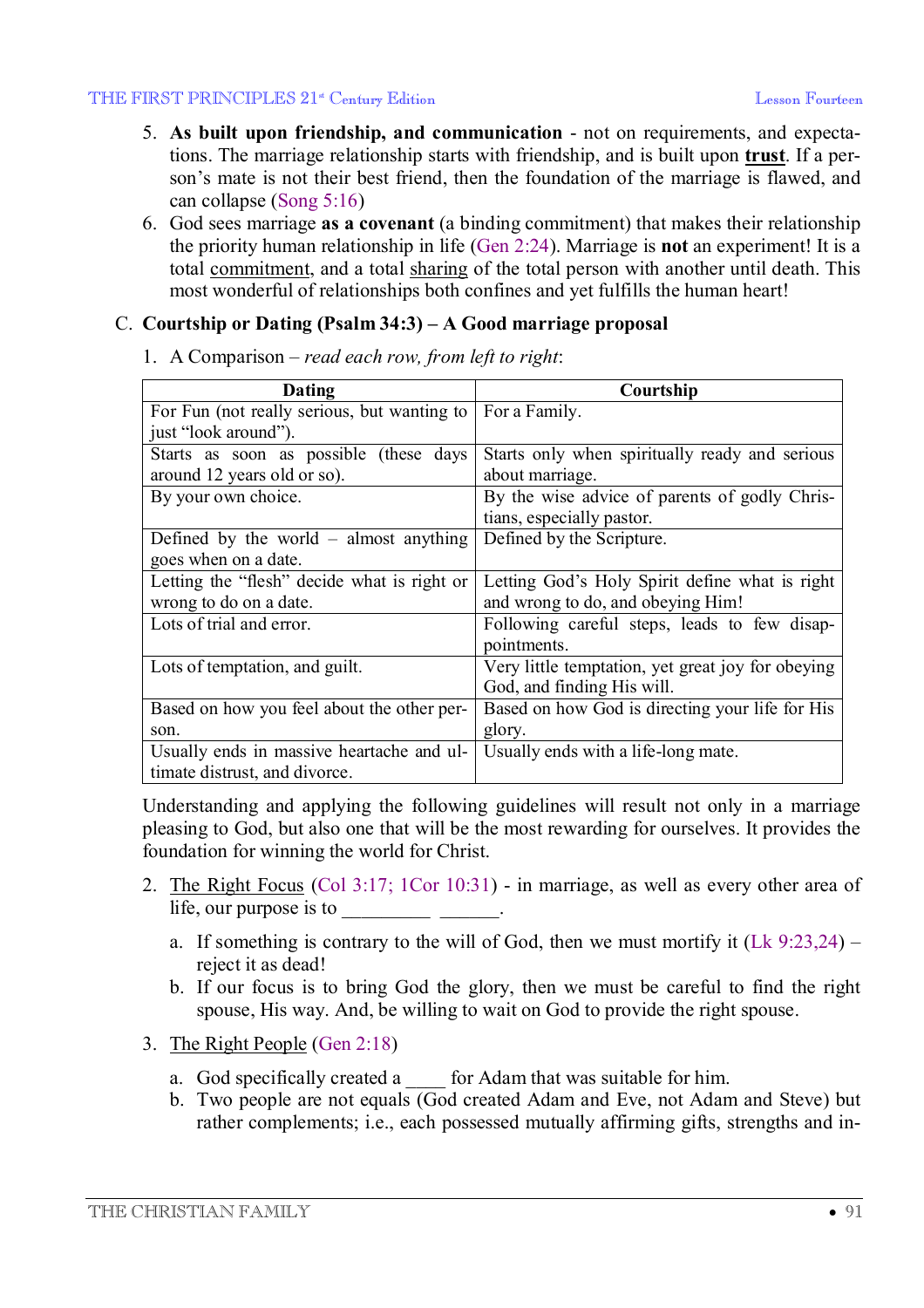sights. Each was incomplete without the other. Each person had qualities that the other needed to fulfill his duties before God.

- 4. The Right Counsel (Pr 23:22; 20:18)
	- a. Dating is a modern substitute for wise counsel and lots of prayer!
	- b. Too many parents do not really know their children because by the time that their kids become teenagers, they have spent virtually no time with them compared what others have spent.
		- 1) Someone else has educated them (usually the public schools)
		- 2) Someone else has instructed them spiritually (religious education classes, Church Sunday School classes, Church youth group, along with "Christian" rock artists and their music, etc.)
		- 3) And someone else has been their intimate confidant (their friends, neighbours, peers, etc.).
	- c. But if parents have fulfilled their Biblical role faithfully, they should know their children better than anyone else in the world. They should have 20-odd years of experience with their children, know their moods, tempers, gifts, and weaknesses. They are providentially equipped to advise their children about what kind of person they should be courting. When a child reaches the age where courting is now appropriate, parents and child should sit down and do a frank analysis of both themselves and potential partners.
- 5. The Right Mind (Philp 2:1,2,5)
	- a. The first thing to be in motion when courting is having a right MIND not only following your heart or emotions.
	- b. The mind of Christ seeks to not only find fulfilment, but to fulfil other lives sacrificially, as a servant of others.
	- c. Your MIND must be in charge of the relationship, over the heart because when the heart is in charge it will get you in trouble (Jer 17:9).
- 6. The Right Heart (Philp 2:3-4)
	- a. The goal of any relationship is *ministry*, not manipulation. We are not to seek to simply have our own needs met, but rather meet the needs of others. Yet usually marriages are made because young people think that a certain person will meet their "needs." Instead, we must see life as a process of giving up rights, and taking on responsibilities.
	- b. A single person MUST learn how to be "other-oriented" in their thinking. Otherwise they are only going to be a taker in the relationship, and a destroyer of the relationship!
	- c. Selfishness, pure and simple, is the cause of most marital disasters.
	- d. Both man and woman must make genuine sacrifices to make a godly marriage. If one or both of the people are not ready or able to make those sacrifices, then they are not suitable marriage partners.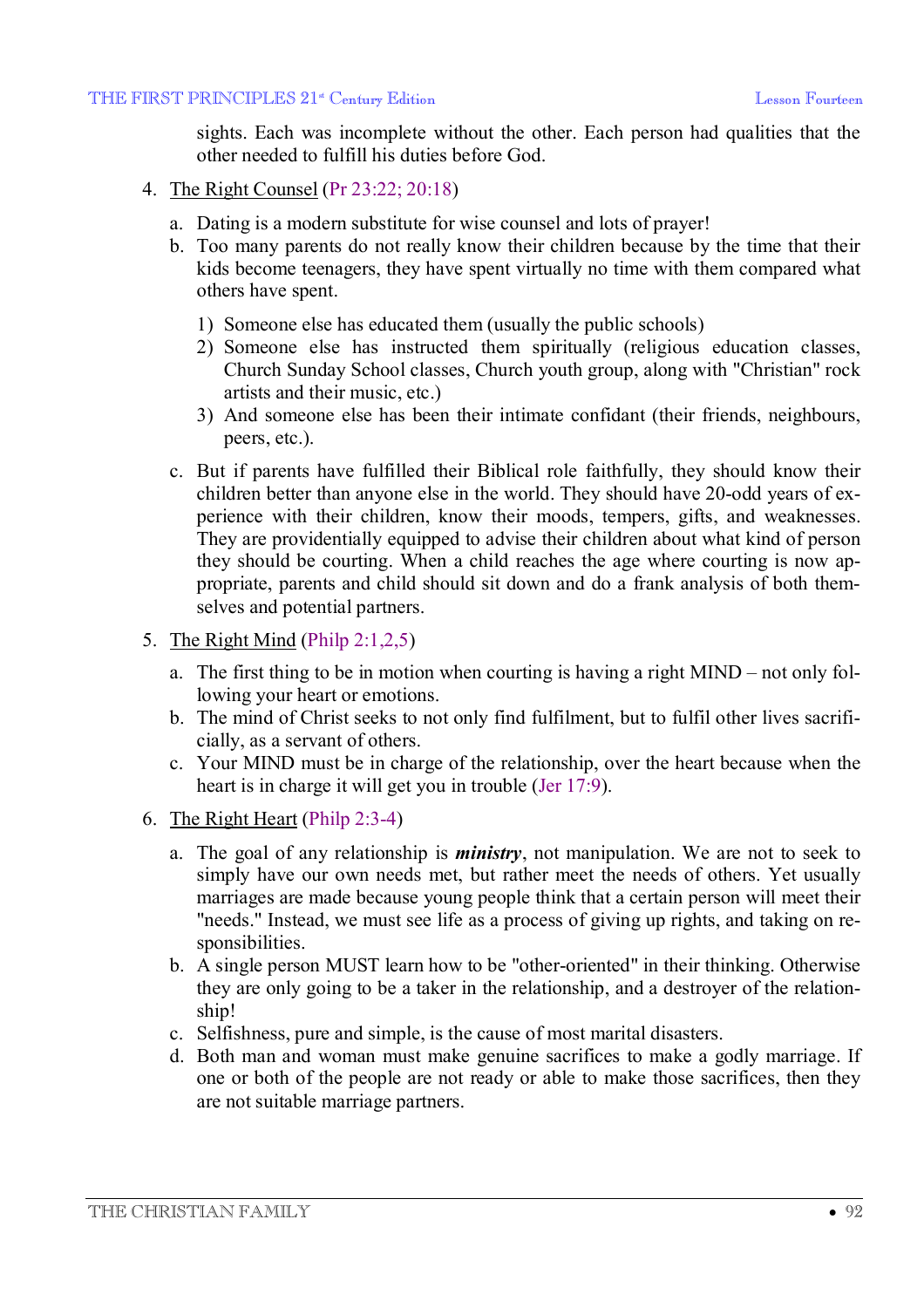- 1) Husbands must be willing to give themselves up for their wives. Husbands don't just need a wife in order to succeed, they succeed first by sacrificially ministering to their wives!
- 2) Wives **must submit** themselves to their husbands. You had better make sure your husband is worthy of submitting to!
- 7. The Right Qualifications (Eph 5:22-31; Prov 31:10-31; 1Pet 3:1-7)
	- a. The best indicator of future performance is past performance. If you want to know what a person is going to be like in the future, just take a long, hard look at where he has been. Now it is the grace and glory of the gospel that God transforms sinners. Yet even so, when deciding on who is or is not suitable as a mate for our children, the past is a great indicator of what they can expect down the road.
	- b. Therefore, look for potential husbands who possess leadership ability. Does he know his calling and is he working diligently at it?
		- 1) God's law required a man to pay a bride's father roughly equivalent to three years' labor. This quickly demonstrated:
			- a) That the boy can save and manage money and thus financially provide for the family  $(1 \text{ Tim } 5:8)$ .
			- b) That the boy respects the wife enough to sacrifice his own current wants for the building of a home.
		- 2) The Bible asks:
			- a) Is he good father material  $(Col 3:19-21, Eph 6:1-2)$ ?
				- i) Look at his own father for insights as to how he will handle frustration, anger, fear, etc.
				- ii) Does the boy's father trust his own wife, love her (Eph 5:21-25), nurture and care for her (Pr 31:11), granting her honour as a fellow heir (1 Pet 3:7), understanding her and being gentle with her (1 Pet 3:7)?
				- iii) The way the boy's father treats his mother is likely the same way he will treat you or your daughter.
			- b) Is he a one-woman man (1Tim 3:2) or has he had lots of entanglements that could come back and haunt you both?
			- c) Is the boy sensible (Tit 2:6) and does he possess the general godly character qualities of an elder (1 Tim 3:1-7.)? If not, then no matter how friendly, charming or attractive, look somewhere else.
	- c. In the same way, potential wives should be:
		- 1) Submissive in spirit (Eph 5:21-22) and respectful in their attitude and demeanour. Most women are extremely assertive because of the training of the feminists!
		- 2) After marriage, they are to be sensible, workers at home, kind, loving their husbands and children (cf. Tit 2:3-5).
		- 3) They are able to do good to their husbands because they are industrious, charitable, skilled in their work, well-dressed (modestly so), good managers of re-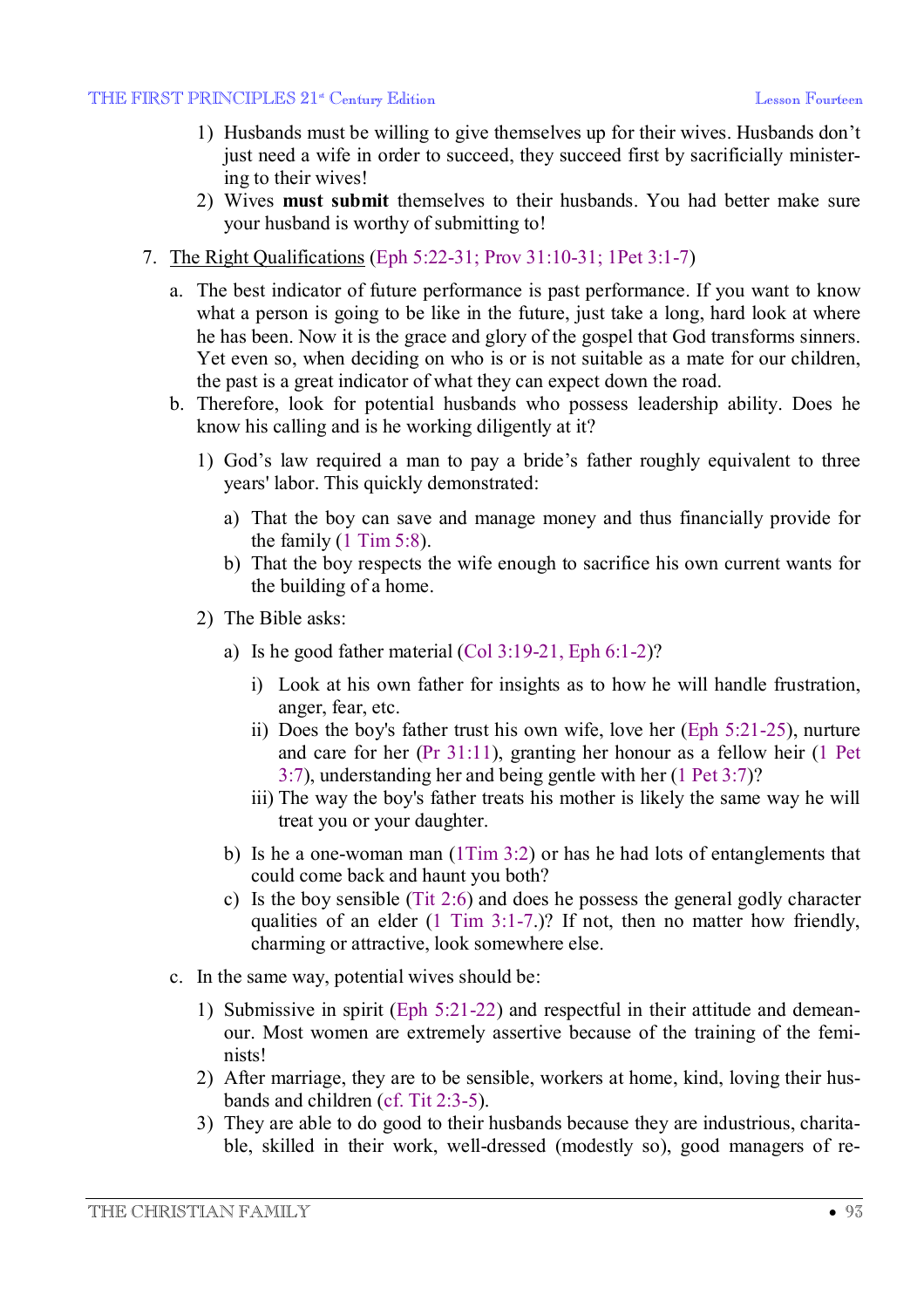sources and, of course, they must fear God (cf. 1 Tim 2:9-10, 1 Pet 3:3-4, Pr 31:22,30).

- 4) If a woman lacks the qualities necessary for any of these before marriage, there is no way of knowing if she will ever develop them afterwards. Therefore, parents ought to make it a point to examine potential mates according to objective, Biblical criteria. If they don't meet the qualifications, then no matter how attractive they are, they are not suitable for marriage.
- 8. The **Right Distance** (1Cor 7:1-5; Gen 2:24) VERY IMPORTANT!
	- a. If all the other issues are dealt with, then this issue will be easy. If the heart is not submissive to God's way, then no amount of warnings, and walls will stop two people from committing fornication.
	- b. There is a right amount of distance that must be maintained between two unmarried people (Pr 6:27-29) – no touching. Touching, clinging, cleaving to each other is for when married – period!
	- c. If you start to violate this principal, no amount of determination and repenting will stop you from God's judgment (Heb 13:4)!
- 9. Conclusions
	- a. Parents must nurture these truths into their young children
	- b. Young men and women need to evaluate just how much they are willing to "wait" until marriage, and to let God prepare them for this most important of all life's treasures – a family!
	- c. The fruit of living godly is eternal. The pleasures of sin, are only for a season (Heb 11:24,25)!

### D. **Principles of a Happy Marriage**

- 1. **Make sure both persons are \_\_\_\_\_\_\_\_\_\_\_\_\_\_\_\_** (Mt 7:21-27; John 3:3,7; 2Cor 6:14; Amos 3:3)! No Christian should ever think that they can be happy married to someone who doesn't care about Christ! It is next to impossible to change a person after marriage!
	- a. A woman marries a man, hoping he will change, but he doesn't.
	- b. A man marries a woman hoping she never changes, and she does!
- 2. **Give 100%!** The marriage life is *NOT* 50/50, but rather 100/100% of each partner! You no longer are two persons, but  $(Gen 2:24)!$
- 3. **Delete from your vocabulary words like:** *hate*, *divorce, mine, yours!* Don't remain angry, or vengeful with you mate (Eph 4:26,27), but rather take the time and talk the problem through until it gets settled! This takes prayer, and humility on your part (Pr 16:32)! Study **1 Corinthians 13** together, and implement each phrase into your relationship!
- 4. **Have a LOT of grace (tolerance) with each other** (1Pet 4:8; Heb 12:28)!
- 5. **Both must agree to submit** to the Biblical pattern for their home as found in the word of God, with the husband as the loving head of the home, the wife as the pleasant help participating in decisions, yet not forcing her way, and the children in nurtured obedience. The husband himself must be in submission to the word of God (1 Cor 11:3).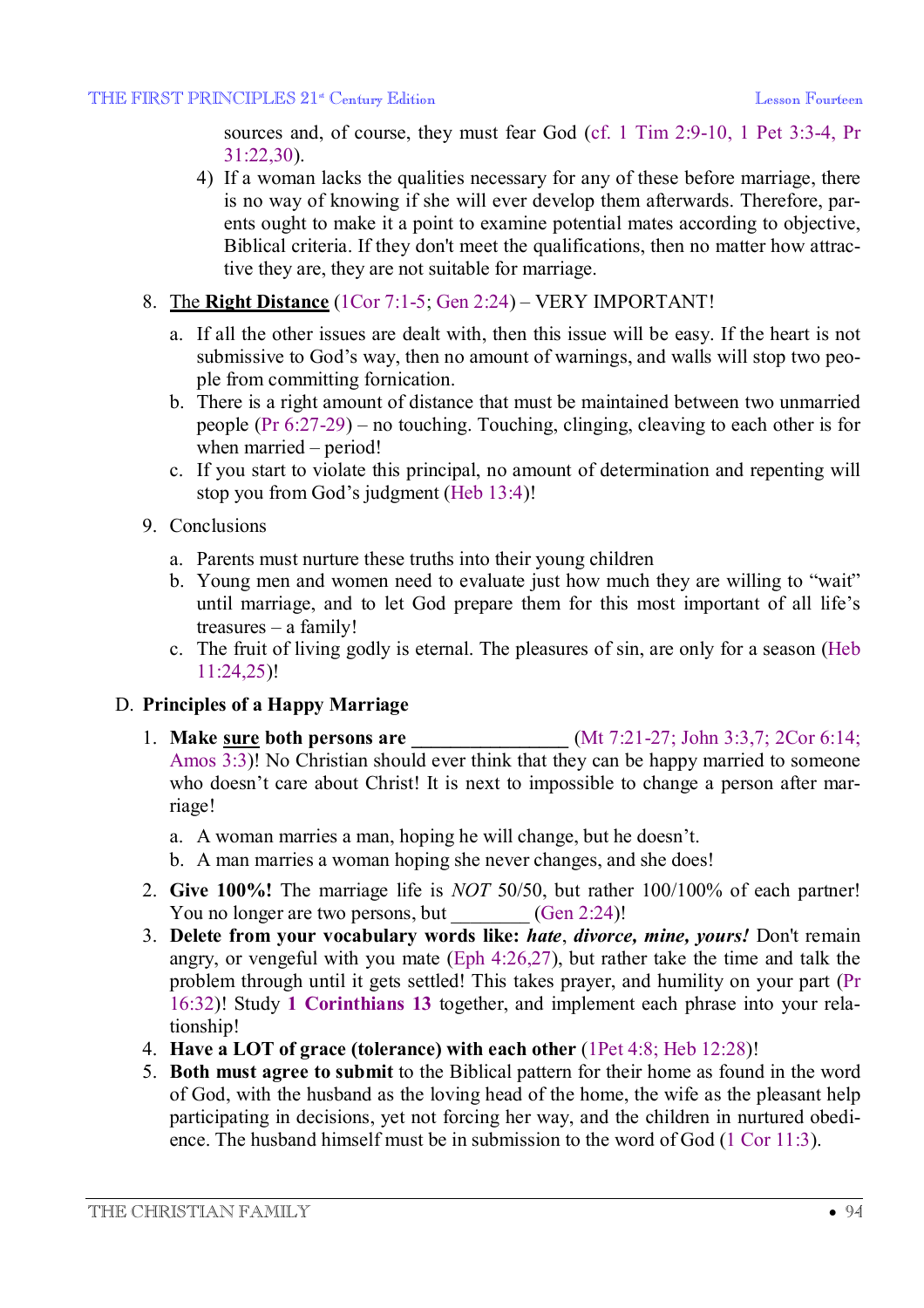- 6. **Look forward to** \_\_\_\_\_\_\_\_\_\_\_**.** Focus your energies no longer on yourselves, but rather on raising *God's* heritage (Ps 127:3). Don't spend time worrying about affording children, but on loving them!
- 7. **Burn the bridges back to your single life!** Your mother should not "*keep your room*," and you should destroy all the letters and notes you may have from old lovers! You cannot serve masters (Mt 6:24)!
- 8. **Realize that your marriage and your family is your FIRST ministry**, before your job, your church, or even your *self*! This is the hardest task! And yet the most enduring, and rewarding!
- 9. **Have a family Bible-time** (Deut 6:6-9)! This means a time where you and your family sit down together and read out of the Bible for about ten or fifteen minutes, and then you pray for each member of the family. Have different members of the family pray each time. Sometimes, act out what is being taught in the Bible. Always make it a special time. The goal is to develop a godly home atmosphere all day!
- 10.**Romance your mate regularly** (Gen 26:6-8; 1 Cor 7:1-3). *Continue* to date each other, admire one another, woo each other's attention, read the Song of Solomon together; purchase your wife flowers! Do crazy things just to show each other how crazy you still are for them!
- 11.**Listen to one another** (Eph 5:21), without grudging (Eph 4:31,32)! There MUST be specific time set aside for each other, just where you talk and listen to each other's heart concerns, gripes, dreams, etc.
- 12.**Purpose to have times of fun with just your family, weekly!** This is so important to their emotional health! It lets them know that they mean something to you, and that you really find joy with them, instead of only out of the house!
- **V. The Dangers in Marriage.** Marriage by nature can be full of problems because there is more than one flawed human being in the relationship! But God has balanced that out thankfully, when He is invited to be the focus of the relationship.
	- A. **Wrong Expectations** (Mt 11:7-9, 16-19). This is the source of the majority of problems in marriages. People expect things of each other, and when those expectations are not met, problems arise (Ps 62:5; 37:4; Pr 11:7).

## **How to defeat wrong expectations:**

- 1. Learn from Christ what He wants of YOU! Focus on becoming what Christ intended for *you* to be, instead of what you think He meant for your mate to be! Surrender your expectations to the Lord, and love your mate as a gift from Him.
- 2. Begin to nourish and develop your spouse into the best that they can be -- not browbeating, or nagging them, but encouraging, and equipping them with what they need to be their best!
- 3. Communicate. Tell your mate what you need, and listen to the needs of your mate. Learn about each other. Don't just demand!
- 4. Then start meeting your spouses needs, instead of so desperately wanting him or her to meet yours!
- B. **Stubbornness** not yielding not allowing God to change you in any way BY your partner. God put the two of you together NOT because both of you were already perfect, and were in need of nothing, but because each of you, when combined, made a stronger team than any one individual could have ever been! God wants BOTH people in a marriage to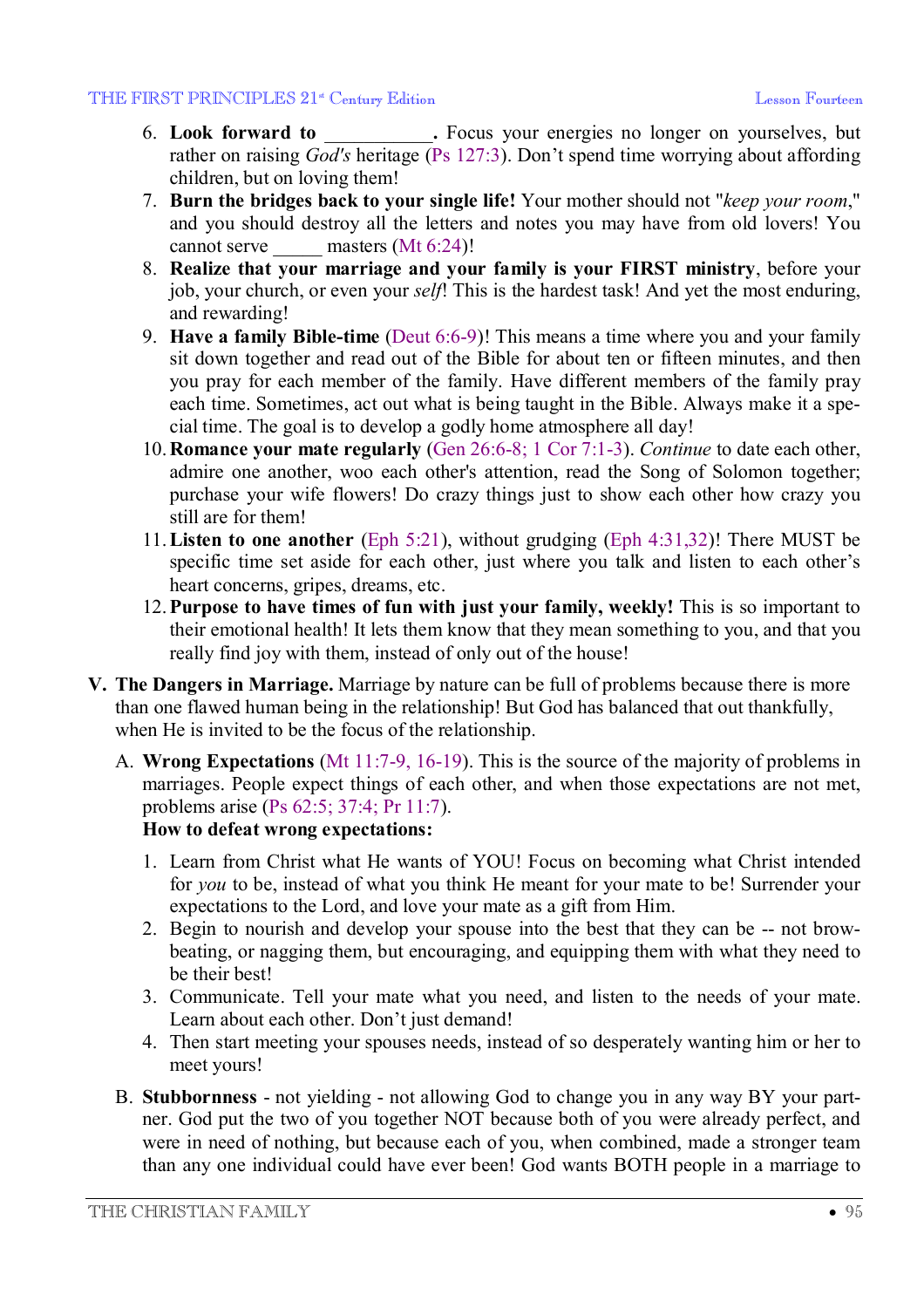affect each other for good (James 4:6). Both partners MUST allow the other person the authority to help mould and shape them (1 Cor 7:4; Eph 5:21; 1 Pet 5:5).

- C. **Over-sensitivity**. Intimacy naturally means *vulnerability*. And vulnerability oftentimes results in *hurt* (Ezek 16:45). Extreme emotional hurt must be given to God (Isa 53:3,4). Don't take it upon you to revenge any hurt you may receive from your partner. You must learn to take the situation as God's way of getting you to rely on Him to handle the "payback." He assures us that He will do a very good job of it (Rom 12:17-21). In other words, suffer  $\frac{1}{2}$  (1 Cor 13:4), and endure some  $\frac{1}{2}$  (2 Tim 2:3), and develop the ability to love and be  $\mu$  when the other person does not deserve it (Eph 4:31,32), simply because that is how God treats you!
- D. **Complacency**. Your relationship with your spouse is a living, and growing relationship it never sits idle. It is either growing closer, or farther apart, based upon your efforts. The lack of effort by BOTH people will result in decay setting in. Vigilance must be maintained. There is never a time that a person can just sit back and say, "I got it made. Everything is perfectly under control." This is not to say that you should be happy with a relationship *out of control* (1 Cor 14:40). In other words, work hard at your relationship. Don't just take it for granted, and draw from it, while not investing into it! Both of you must work at this!
- E. **Being focused on short-term gratification**. This is where evolution has taught 99% of all married couples that they are in a relationship only to *get*. And instant gratification turns into demand. And demand creates slavery. And slaves revolt! Maturity is required in the heart and desires of each partner so that gratification is found in supplying the others' needs before themselves (1 Cor 7:33,34; Acts 20:35). At the start of any marriage, it is expected that the two people will not automatically know how to give more than they get, but over time, this attribute should fully develop!
- F. **Disrespect**. This is vital to conquer (Eph 5:33; 1 Pet 3:1-7)! Honour each other, and each other \_\_\_\_\_\_\_ than themselves (Phlp 2:3)! Disrespect is formed by *distrust*. Therefore, have very short memories about past failures, and always completely forgive each other when asked (Lk 17:3,4; Heb 10:17). This will allow you to maintain respect and praise for your mate even though they are imperfect. Keep your love and respect fresh (like God does, Lam 3:22,23). Both of you are commanded to work at earning and maintaining each other's trust! If the other person has problems with you, then YOU better deal with those problems (Mt 5:23,24)!

#### **VI.The Role of The Husband/Father (Prov 17:6) – To Be A Team Leader!**

- A. A husband is to \_\_\_\_\_\_\_\_\_\_\_\_\_ his wife (Eph 5:25) as he loves his own \_\_\_\_\_\_\_\_\_\_\_ (Eph 5:28,33). This is the main problem with most families! God directs most of His words at men because men are stubborn and rebellious, and need the most encouragement to do right!
- B. The pattern for this kind of love is to be as loved the loved the loved the  $\sim$ (Eph 5:25) when He died so we could live! A wife will only thrive spiritually when her husband loves her beyond everything else!
- C. This love will be shown by a husband accepting his responsibility to be the of his wife and family (Eph 5:23). The Husband is the head of the home *positionally* (1 Cor 11:3), leading, and making the important decisions with his wife's input (he is not dic-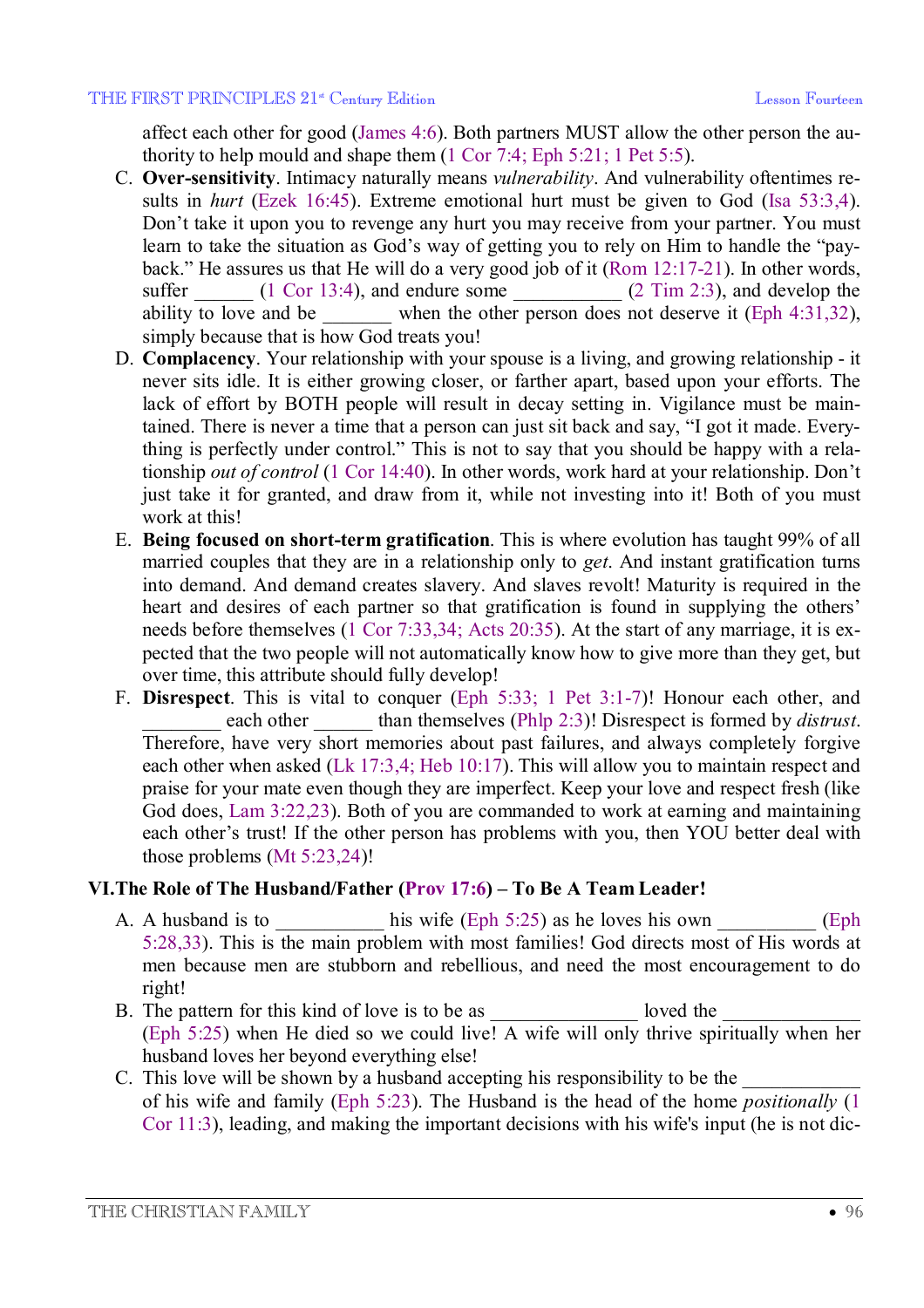tator). The head of the man is <br> <br> <br> ! Therefore, how can a man expect his wife to be in submission to *his* decisions, if he himself is not in submission to God's word?!!!

- D. The purpose of a husband's love is shown in how Christ gave Himself for the church that He might and and it with the washing of water by the  $\qquad$  (Eph 5:25,26). Therefore, the husband is responsible for maintaining the wife's purity and love for God, by not damaging her emotionally, physically, or spiritually! He is to care for, and nurture his wife and family like a farmer does his soil and plants!
- E. According to 1Peter 3:7, a husband must:
	- 1. *Dwell* with (live with, spend time with, get intimate with, but not dominate) his wife according to  $-$  i.e., he will work to know her needs, and weaknesses, and strengths, and seek to build her up and strengthen her.
	- 2. Give " we his wife (only in Biblical Christianity is the woman elevated to that of royalty). Do this in public! *That's an order!* Listen to your wife! Include her in the decisions, and allow her to be right!
	- 3. He will recognize that she also is an \_\_\_\_\_\_\_\_\_\_\_ of the grace of life she is just as important, and as much a beneficiary of God's gift of children, and family, and life itself as the husband is!
- F. If a husband loves his wife, he will not allow himself to get against her (Col 3:19), and will work to keep her from getting bitter against him! But remember, the two of them must work together at this!

#### **VII. The Role of the Wife**

- A. God made the woman as an <u>leave</u> meet for the man (Gen 2:18). Define *help*: The word '*meet'* means *match*, or fitting to his needs (Mt 3:8; 2Tim 2:21).
- B. God made the woman the man (1Cor 11:9).
- C. A woman is to  $\qquad \qquad$  herself to her husband. (Eph 5:22).
	- 1. A wife is supposed to be subject to her husband in \_\_\_\_\_\_\_\_\_\_\_\_\_\_\_\_\_\_\_ (Eph 5:24). If she is not married, then to her father.
	- 2. One exception to this is that we ought to obey \_\_\_\_\_\_\_\_\_\_\_\_\_\_\_\_\_\_\_\_\_\_\_\_\_\_\_\_\_\_. (Acts 5:29). The wife is to disobey when the husband gets abusive or directs her to go against the word of God.
	- 3. A man will not respect a woman who does not respect and obey God more than she does him. And for sure, a woman will not respect a man who does not respect and obey God more than his selfish wants!
- D. The wife is also to  $\qquad$  her husband (Eph. 5:33). She is to honour her husband as she should honour Christ.
- E. According to 1Peter 3:1,2, a woman should have a chaste \_\_\_\_\_\_\_\_\_\_\_ (her life and language should show forth purity) coupled with \_\_\_\_\_\_\_\_, *not disrespect*. The woman should not live in fear of her husband, but in fear of falling short of God's design for her and her husband.
- F. A woman should have a  $\qquad$  (soft) and  $\qquad$  spirit (1Peter 3:3,4). She needs to refrain from a loud, clamorous, demeaning, and nagging attitude (Prov 21:9, 19).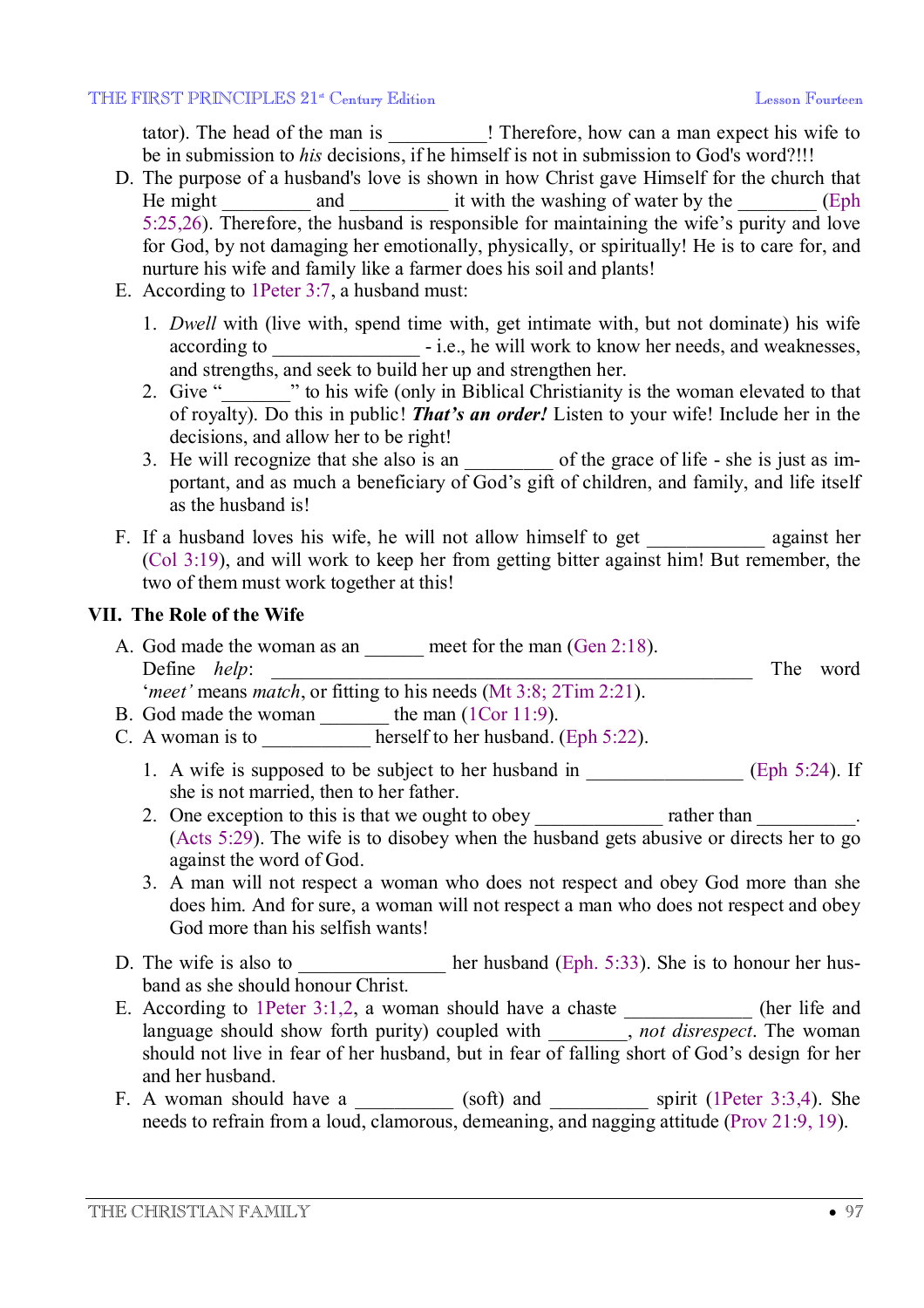#### THE FIRST PRINCIPLES 21<sup>\*</sup> Century Edition **Lesson Fourteen** Lesson Fourteen

G. God said to the first woman (Eve) that her \_\_\_\_\_\_\_\_\_\_ would be to her husband and that he would over her (Gen. 3:16). This is part of the curse that Satan brought into the world, but it also is part of the way that God designed the Christian woman to defeat Satan by his own devices

### **VIII.Children -** *The MOST intensive (and rewarding) part of a family's energies*

A. **What are Children as far as God is Concerned?** In marriage, "*children are an \_\_\_\_\_\_\_\_\_\_\_\_\_ of the Lord, and the fruit of the womb is his* \_\_\_\_\_\_\_\_\_" (Ps 127:3). Therefore, they are an opportunity for Christians to raise up a Godly generation! Why is it that Christians want all of God's blessings, except for children?! Children are God's **greatest** blessing that He offers us! *Remember the blessing of being HIS children!*

### B. **Establishing A Child's Proper Relationship with God.**

- 1. A \_\_\_\_\_\_\_\_\_ can and should trust Christ at a young age (2 Tim 3:15)!
- 2. Fathers are not to their children, but bring them up in the \_\_\_\_\_\_\_\_\_\_\_\_ (tender training) and \_\_\_\_\_\_\_\_\_\_\_\_\_\_\_\_\_\_\_ (encouragement) of the Lord (Eph. 6:4). Therefore, it is the responsibility of the father to instruct his children in *spiritual* things - it is not the church's, school's, or the Government's job! Provoking children (yelling at them) only  $\qquad \qquad$  them  $(Col 3:21)$
- 3. A parent should teach the word of God \_\_\_\_\_\_\_\_\_\_\_\_\_ unto their children (Deut. 6:6,7). That means with a lot of time and effort!
- 4. List the four areas that a child should mature and develop in, according to Luke 2:52 (*note: it is the parent's job to develop these areas*)
	- a. \_\_\_\_\_\_\_\_\_\_\_\_\_\_\_\_\_\_\_\_\_\_\_\_ Bible learning and general education
	- b.  $\qquad \qquad$  by healthy eating and exercise
	- c. <u>\_\_\_\_\_\_\_\_\_\_\_\_\_\_\_\_\_\_\_\_\_\_\_\_\_\_\_\_\_</u> pleasing to God living by faith
	- d. **a** blessing to others hard working
- C. **Disciplining Children - The orderly and controlled manner of training** (Titus 2:1-4; Eph 6:4) "*Bring them UP*…"
	- 1. **In their thoughts.** Have a Bible-centred home, with lots of Scripture and good books surrounding them. Also, HAVE DAILY DEVOTIONS!
	- 2. **In their daily walk**. Help them choose good friends, work on their composure, as well as to be clean, and look clean.
	- 3. **In their talk.** Develop their manners (to be courteous and say "*please*," and "*thank you*," and "*may I*").
	- 4. Children are commanded to  $\qquad$  their parents (Eph 6:1), and not just in a few things but in \_\_\_\_\_\_ things (Col 3:20). *Teach them this!*
	- 5. Parents are God's representatives to their children. The fifth commandment (Exodus 20:12) **commands** children to \_\_\_\_\_\_\_\_ their parents. The home is the training ground for the children, and there must be a consistent, spiritual atmosphere there for them to be able to see *how to live*, and *what is expected of them*.
	- 6. Learn from *your own* \_\_\_\_\_\_\_\_\_ (Prov 13:1; 6:20)! Don't waste your life trying to prove you know better! Talk to them, and listen to them!
	- 7. Our example in this is the Lord. "*Whom the Lord \_\_\_\_\_\_\_\_\_\_\_\_, He chasteneth"* (Hebrews 12:6) which means, "corrects" not punishes!
	- 8. Is chastening supposed to be pleasant?  $(Heb 12:11)$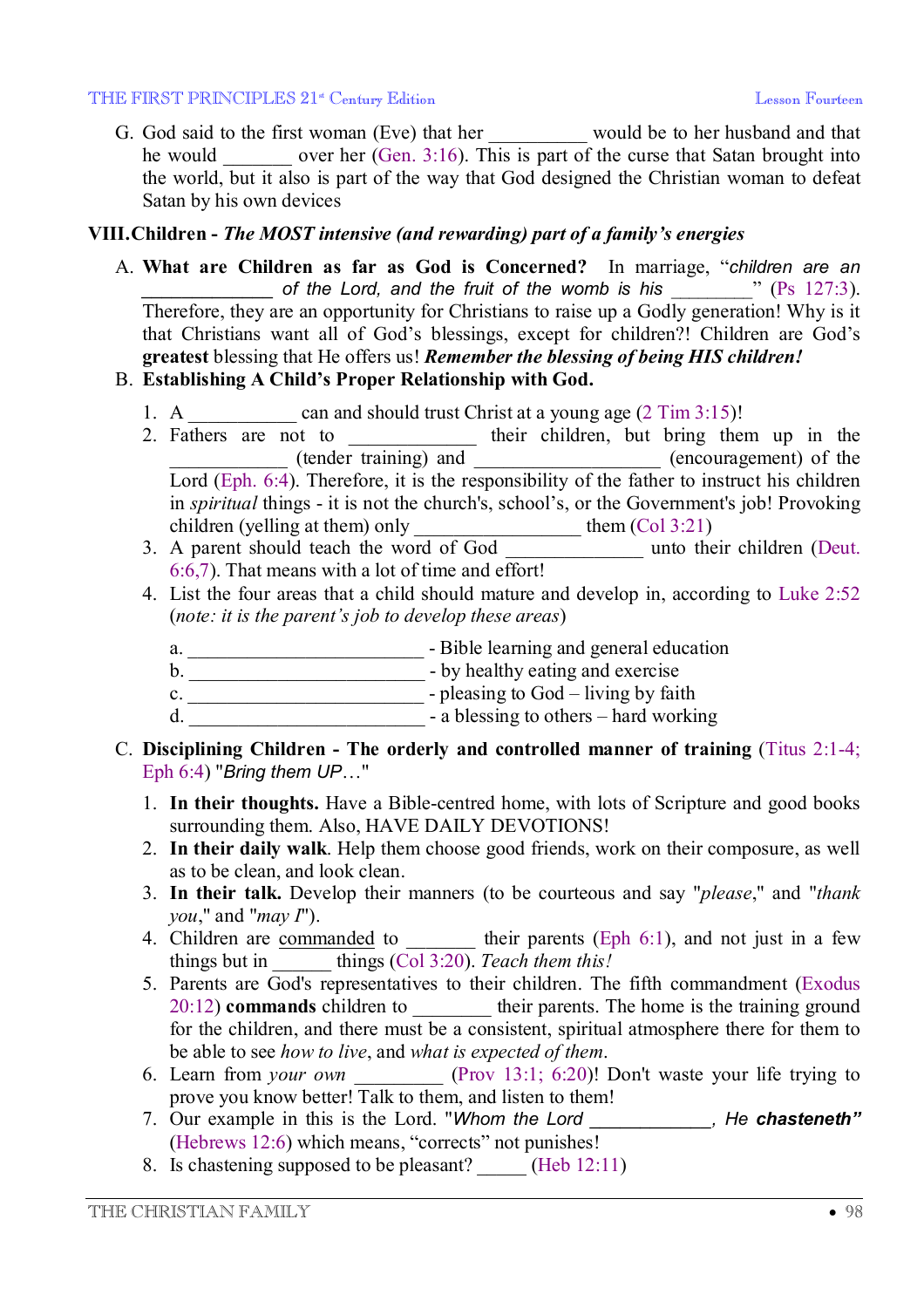- 9. God chastens us as His children in order for us to be partakers of His (Hebrews 12:10). That is the purpose of parental correction - to mature a child, and develop in them godliness!
- 10. The pattern in discipline note that the Bible emphasizes *correction*, and not just punishment (Prov 22:15):
	- a. Set down clear and understandable rules in your home! Let your children know what is expected of them, and what will happen if they disobey. They don't need to live in fear of you!
	- b. Identify each violation they have to know what they did wrong. Give patient and clear instructions when the child does wrong.
	- c. "*Chasten thy son while there is* \_\_\_\_\_\_" (Prov 19:18). Don't get into the habit of letting them "slide" by in their disobedience. It will come back and haunt you later!
	- d. Never yell or threaten! Speak firmly and exact the punishment right away (Eccl 8:11)! Don't repeat commands, and *don't count!*
	- e. Use a "rod." Not the hand, or a board, or a belt. A **Rod** is a small branch off a tree that *stings but does not bruise*.
	- f. **Love** your children after each time of chastening. This is a must!
- 11.Reasons why a parent should discipline their children
	- a. Correction delivers the soul from  $(Prov 23:13,14)$
	- b. Correction establishes righteousness. "*\_\_\_\_\_\_\_\_\_\_\_\_\_\_\_ is bound in the heart of a child, but the \_\_\_\_\_\_\_\_\_\_\_ of correction will drive it far from him*." (Prov 22:15)
	- c. "*A child left to himself bringeth his \_\_\_\_\_\_\_ to \_\_\_\_\_\_"* (Pr 29:15)
	- d. Correction provides  $\overline{\qquad}$  for the parent. (Prov 29:17)
- 12 Some tips for disciplining children:
	- a. There is a certain method God gives parents to use in discipline. "*Thou shalt \_\_\_\_\_\_\_\_ him with the \_\_\_\_\_\_\_\_\_\_.*" (Prov 23:14) The corrective use of a small "stick" is not being abusive.
	- b. He that loveth his children chastens them  $(Prov 13:24)$ . This means *early* before their character is formed, and over and over (not just on occasion).
	- c. Should a parent withhold discipline when a child starts to cry? \_\_\_\_\_\_\_\_\_ (Prov 19:18). The child is smarter than you think!
	- d. Recognize children do not become perfect with one spanking discipline is a long term process.
	- e. Never withdraw affection and love from your children.
	- f. Never spank in anger or out of embarrassment (Eccl 7:9)!
	- g. Never compare children with other children this crushes them!
	- h. Don't ridicule or make fun of their weaknesses or handicaps.
	- i. Allow children to express their viewpoint, keeping avenues of communication open. Let them know they are important to you!
	- j. Admit mistakes when you make them. Live honestly and humbly.
	- k. Give them nothing they cry for, and only that which they ask for politely. Don't be afraid to say "**no**" to your children when they want things that they do not need.
	- l. Be creative in your discipline as they grow older:
		- 1) Restrict (ground) them from activities